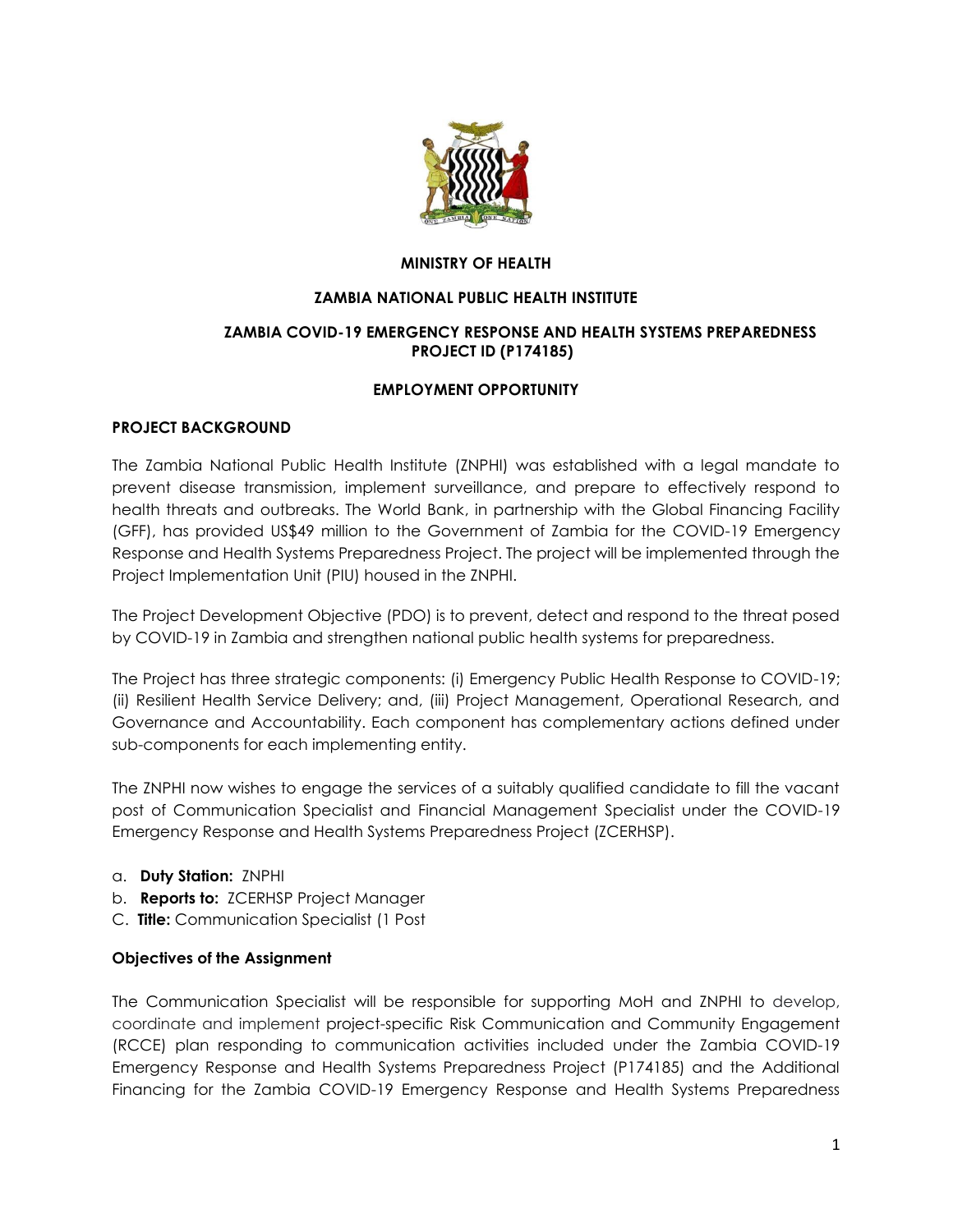Project (P176400). S/He will support implementation the COVID-19 emergency activities, maintenance of essential health services, increasing the acceptance and demand for vaccines, and vaccine roll out to priority groups, especially the vulnerable populations, the elderly, people with disabilities. S/He will take the lead in identifying and implementing appropriate behavioral risk communication activities under the Project, using effective behavioral change communication and community engagement methodologies.

## **Duties and Accountabilities.**

Under the broad guidance of the Project Manager, the Communication Specialist will assume primary responsibility for developing and implementing a project specific RCCE Plan; with a focus on behavioral change communication. The communications and community engagement efforts and strategies will be tailored to the specific needs of the vulnerable and hard-to-reach population. S/He will be responsible for conceptualizing, planning, organizing, and executing behavioral change activities stipulated in the COVID-19 Risk Communication and Community Engagement (RCCE) strategy and creating and managing content for the COVID-19 digital platform. The Communication Specialist will also be responsible for developing partnerships with other relevant organizations and stakeholders to disseminate information and create awareness about topical COVID-19 and related SGBV issues and the Project interventions and activities in a simplified manner. S/He will coordinate the development of IEC content for a wide variety of communications vehicles, including electronic and print publications, the intranet, video, social media, newsletters, roller stands, posters, blogs, Project website and other emerging electronic media. Working with the M&E Specialist, the Communication Specialist will undertake a Knowledge, Attitude and Practices (KAP) study on the COVID-19 response; whose results will feed into the activity planning process.

# **Contract Appointment**

This will be a fulltime position for a period of 18 months.

### **Qualifications**

The Communication Specialist will be an experienced individual with demonstrated capabilities in behavioral change and risk communication. A motivated person and proactive with the right combination of talent, energy, and a commitment to technical excellence. S/He will be expected to have the following minimum qualifications:

- A university degree in Journalism, Mass communications, Social Science, Public Health, Communications, or any other relevant University degrees.
- Advanced knowledge and application of communication principles and practices is desirable.
- Strong interest and/or proven experience in the development and implementation of risk communications strategies and plans
- Sound understanding of the National COVID-19 Response and Vaccination Programs and other preventive measures.
- Training in public health education, health communication or health promotion is highly desirable.
- Experience working with the Ministry of Health in implementing similar programs would be an advantage.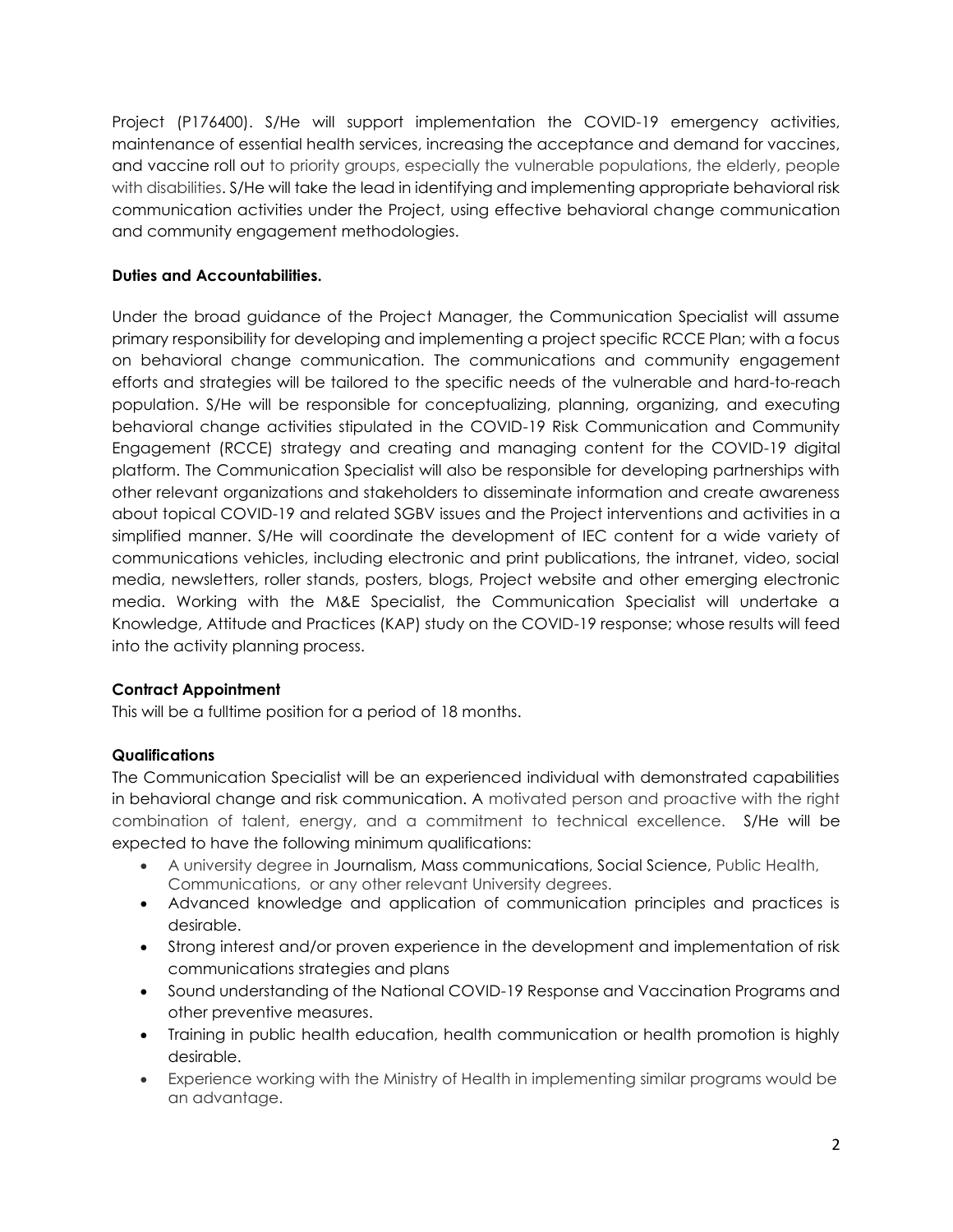#### **Required Competences**

- Proven experience in behavioral risk communication, health promotion community engagement, or related social science; with demonstrated capabilities in community engagement, developing and implementing behavioral change communication strategies, access to health services, health promotion and communicating via edutainment.
- Proven ability to develop approaches and IEC materials for diverse target audiences, including messaging on health-related discoveries, vaccinations, and other culturally sensitive issues.
- Demonstrated experience in implementing visibility communications.
- Experience in writing project success stories, lessons learnt and best practices.
- Demonstrated and extensive social media experience.
- Proven training and capacity building skills for a range of stakeholders.
- Working knowledge of MS Office; photo and video-editing software is an asset
- Excellent oral and written communication skills with the ability to present complex material in a simple, understandable way.
- Strong analytical and creative skills.
- Possess initiative, reliability, and honesty.
- Ability to work effectively as a team player in a dynamic environment.
- Excellent interpersonal skills, persuasive and relationship building skills including dealing both directly and indirectly with government officials and other development partners/stakeholders at various levels.
- Demonstrated ability to work productively in a diverse, fast-paced environment, and to work under pressure to tight deadlines.

### **Position: Financial Management Specialist**

- a. **Duty Station**: ZNPHI, Lusaka
- b. **Reports to:** ZCERHSP Project Manager
- c. **Title:** Finanacial Management Specialist

### **Objectives of the Assignment**

The Financial Management Specialist (FMS) shall be part of the Project Implementation Unit (PIU) at the ZNPHI. He/She shall support the implementation of all finance-related activities of the Project. These range from inputs to the AWPB preparation process and budget control, funds commitment, disbursements and cash flow management in an effective and efficient manner, financial reporting to ensure smooth audits and facilitation for supervision missions on all financial management and administration aspects. The Financial Management Specialist shall also assist in ensuring that Project activities are implemented in accordance with the World Bank (WB) and Government of Zambia (GRZ) Financial Management Policies and Guidelines, Project Appraisal Documents and Agreements, and Financial Management Operational Manual. S/He shall ensure the timely disbursement of funds to the Project implementing entities by supporting the development and maintenance of an effective disbursement, monitoring, utilization and reporting environment that facilitates and contributes to the achievement of the Project's goals and objectives. The FMS is expected to work in liaison with the Governance Specialist in implementing the Project's Governance and Accountability Action Plan.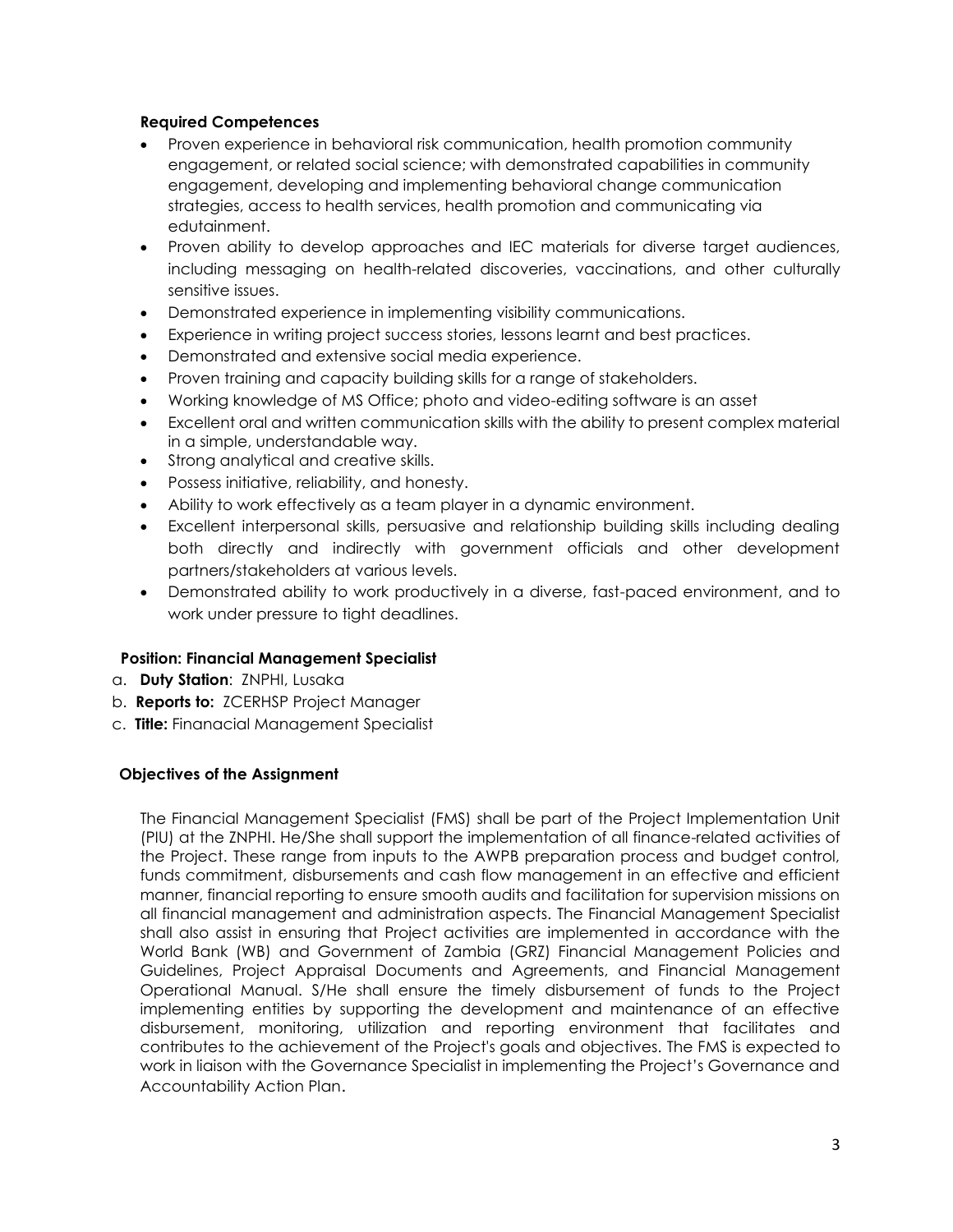#### **Duties and Responsibilities**

- a. Develop and implement appropriate financial and accounting systems for the Project to meet the requirements of the Government of Zambia (GRZ) and the World Bank at central and decentralised level.
- b. Establish the financial and administrative policies, systems, formats and procedures, including those for service contracting, budgeting and accounts and audit.
- c. Finalize, within three months after start of duty, a manual on financial management and administration by the PIU, implementing partners and beneficiaries, which sets the minimum standards of compliance for the financial management and administration under the Project financing;
- d. Coordinate financial planning and management of the Project and establish expenditure tracking systems to ensure value for money in the system.
- e. Install appropriate accounting software and reporting systems to ensure that the PIU and especially the Project Manager are regularly informed of on-going financial activities and transactions.
- f. Ensure the ZERHSP structure in terms of its components, sub-components, categories, activities, and approval limits are accurately profiled in the NAVISION and GRZ Integrated Financial Management Information System.
- g. Undertake financial management capacity assessment of partner implementing agencies, NGOs/CBOs and the process documented during the selection process with any identified gaps used for capacity building purpose.
- h. Communicate to all implementing partner institutions, service providers and communitybased recipients their financial and administrative responsibilities, the funds available and how to access them, and the requirements of reporting and record keeping in accordance with prevailing government practices which are acceptable to the World Bank.
- i. Undertake spot checks and financial management reviews of implementing partners at decentralised level.
- j. Timely prepare and consolidate all financial reports from each level of the Project and ensure reports are produced in accordance with GRZ and World Bank regulation.
- k. Prepare informative management accounts in the form of monthly, quarterly, semi-annual and annual reports regarding aspects of Project financial monitoring bringing out variances as per approved AWPB and advising implementers as to the limits of expenditure;
- l. Ensure that all Programme funds are used in accordance with the conditions of the loan agreements, with due attention to economy and efficiency, and only for the purposes for which the funds were provided;
- m. Ensure that all necessary supporting documents, records and accounts are kept in respect of all Project activities, with clear linkages between the books of account and the financial statements presented to the financiers;
- n. Ensure that the designated account is maintained in accordance with the provisions of the financing agreement and in accordance with the financier's rules and procedures;
- o. Ensure that the financial statements are prepared in accordance with International Public Sector Accounting Standards (IPSAS) as adopted in Zambia;
- p. Maintain all accounting and administrative records in a form appropriate for regular internal auditing.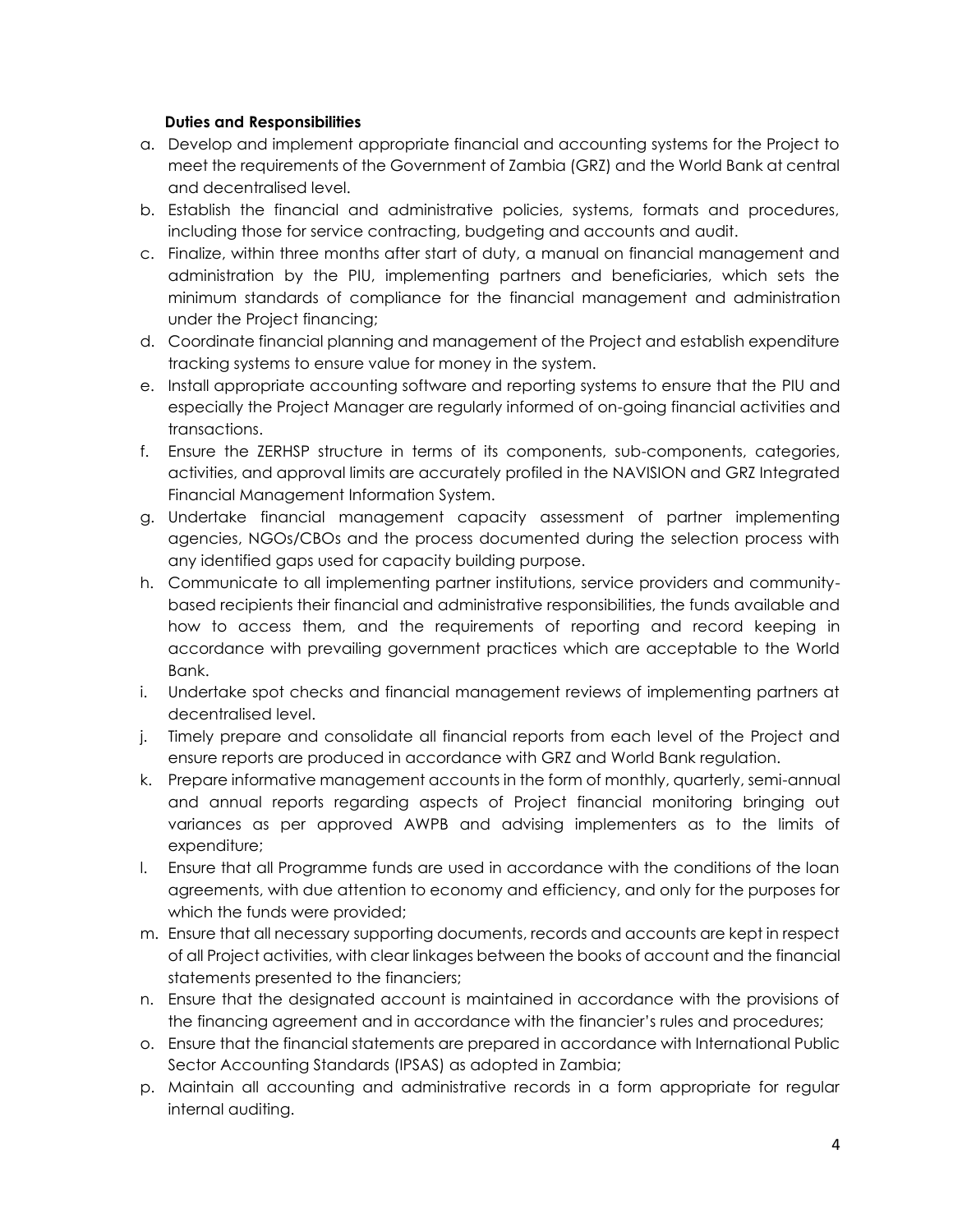- q. Liaise with external auditors to audit the Programme accounts to meet the required submission dates by the World Bank;
- r. Oversee tax matters of the Project, ensuring that tax exemptions for the procurement of goods for the Project are secured at the appropriate time;
- s. Process documentation and follow up on disbursements from the government and World Bank to ensure that releases are not delayed and ensure that funds, and other supplies for Project implementation are disbursed or released in a timely manner;
- t. Prepare and submit regular withdrawal applications to the World Bank and follow up to ensure that the Project does not run short of liquidity;
- u. Follow up on all Project funds released to implementing partners for timely retirement and proper utilization;
- v. Ensure that statements of expenditure (SOEs) are carefully compared for eligibility with relevant financial agreements and the disbursement handbook, and with budget control discipline;
- w. Ensure that fixed assets are well accounted for and verification of the condition of assets and their location is undertaken annually.

### **Contract Duration**:

This is a full time position for a period of two-years.

### **Qualifications and Experience**

The Financial Management Specialist shall have:

- Form V or Grade 12 School Certificate
- Bachelor of Accountancy degree, ACCA, CIMA, ZICA or any equivalent professional accounting qualification
- Master of Accountancy, Business Administration or equivalent will be an added advantage
- Member of Zambia Institute of Chartered Accountants (ZICA)
- At least ten years of relevant work experience in financial management and accounting, including at least five as a financial manager or accountant in government/donor projects or large institutions;
- Experience and knowledge of the Public Finance Act and related Financial Regulations of GRZ
- Working knowledge of IPSAS
- Experience working on a donor-funded project is desired

# **Required Skills and Competences**

- Good report writing skills;
- Ability to work with certain degree of integrity, accountability and transparency
- Strong attention to detail and thoroughness in work product.
- Strong managerial skills and demonstrated capacity to manage people and interact with a wide range of government implementing partners, NGOs and private sector partners at different levels of Project implementation;
- Knowledge of work planning, budgeting and reporting;
- Excellent quantitative and analytical skills;